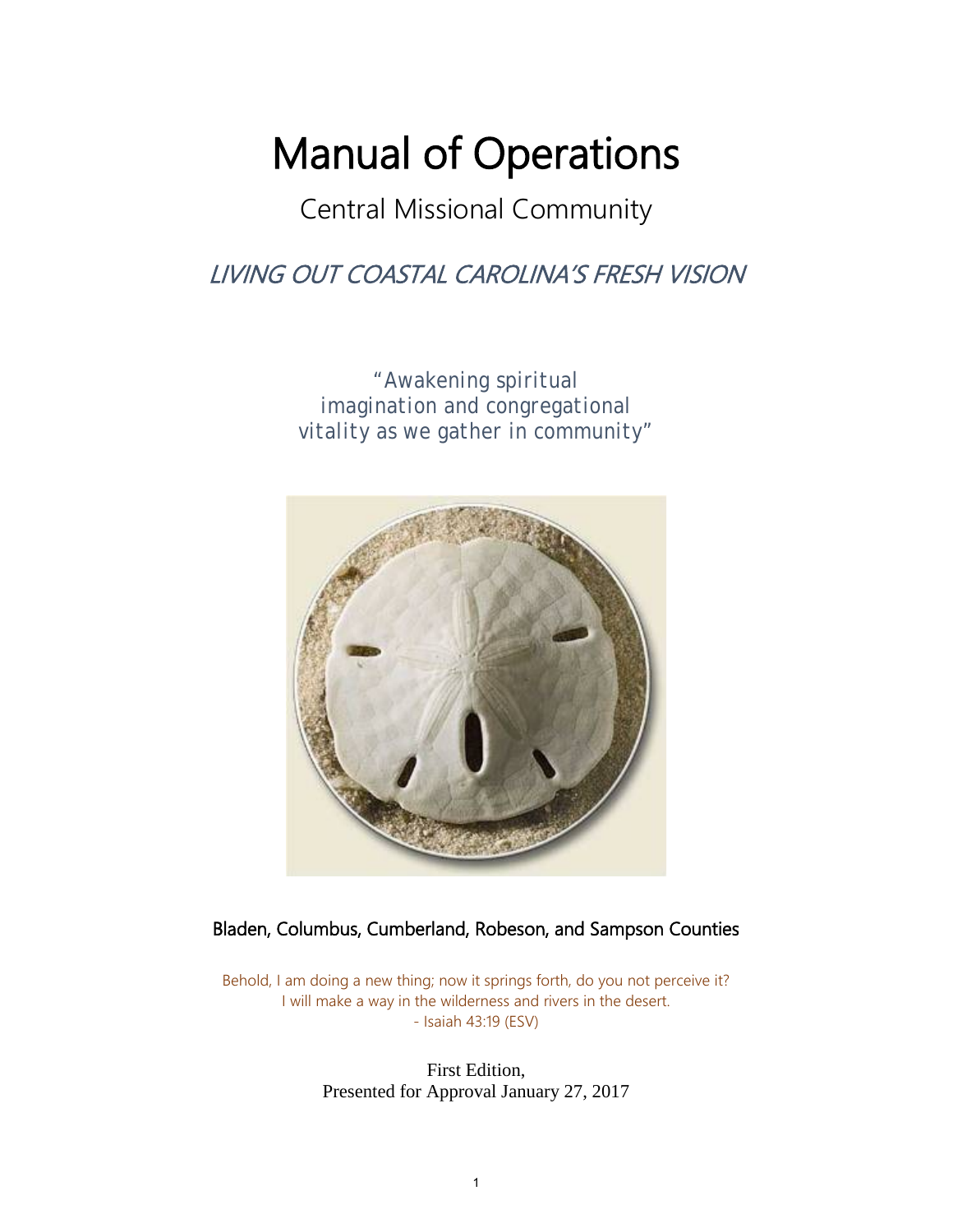## Table of Contents

| 1. Acknowledgements                               | 3              |
|---------------------------------------------------|----------------|
| 2. Introductory Background                        | $\overline{4}$ |
| 3. Community Vision                               | $\overline{4}$ |
| 4. Community Mission                              | $\overline{4}$ |
| 5. Membership Composition                         | 5              |
| 6. Purpose of Central Community Steering Team     | 5              |
| 7. Term of Each Member                            | 6              |
| 8. Other Officers to Be Elected                   | 6              |
| 9. Ad Hoc Committees                              | 7              |
| 10. Presbytery Mission Core Functions             | 7              |
| 11. Excerpts from Presbytery Manual of Operations | 8              |
| 12. Samples of Forms                              | 17             |
| 13. References                                    | 21             |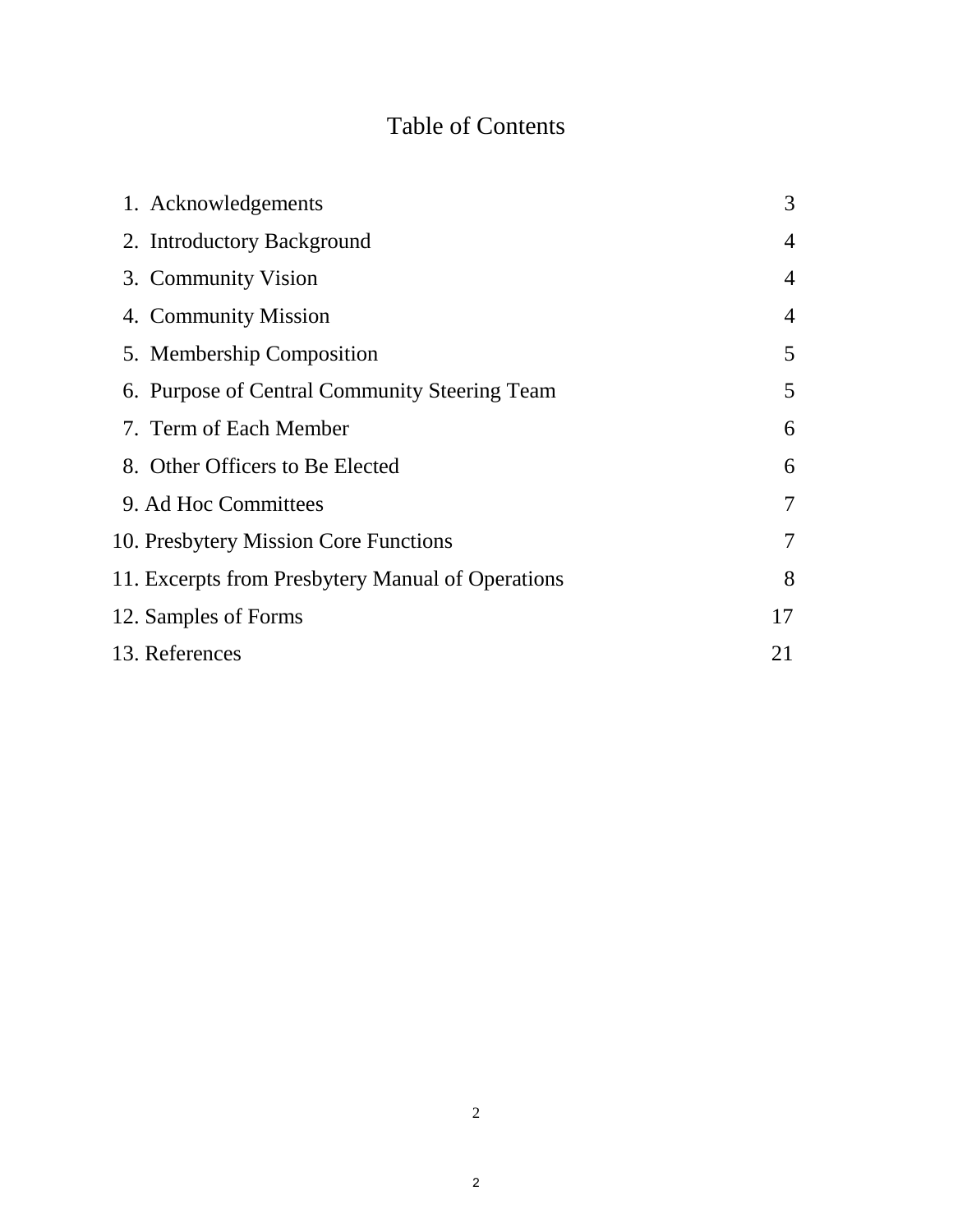#### **ACKNOWLEDGEMENTS**

When the Central Missional Community came into existence in 2016, a launch team was established to formulate the structure of the Presbytery's Provocative Proposal. There was excitement, hesitation, mixed feelings, and lots of discussions on how to plan the first Central Community Gathering. With Co-Chairs, TE Sally Henry and RE Bonnie Barr taking the helm to spearhead the meeting and receiving advice from TEs George and Beverly Thompson, TE Steuart Link, Central Mission Coordinator, and Bill Reinhold, General Presbyter, the team began to move forward.

After meeting for several months, the first Central Community Gathering met June 4, 2016, at Westminster Presbyterian Church, and elected a steering team to continue the work of the Launch Team. Some members of the Launch Team came on the Steering Team to begin brainstorming and strategizing what it means to capture the "New Vision" that would connect churches with one another through their faith, service, fellowship and, of course, conduct minimum business of the Presbytery. TE Cassandra Thomas became chair of the Steering Team and served faithfully in bringing the vision into realty. Through her leadership, bylaws were established on how the team should function. Special thanks to her and everyone for their part in this exciting venture for the work of Christ. Others are not mentioned here but are listed in the introductory background of this manual.

Clarence G. Page Central Community Mission Coordinator Central Community Steering Team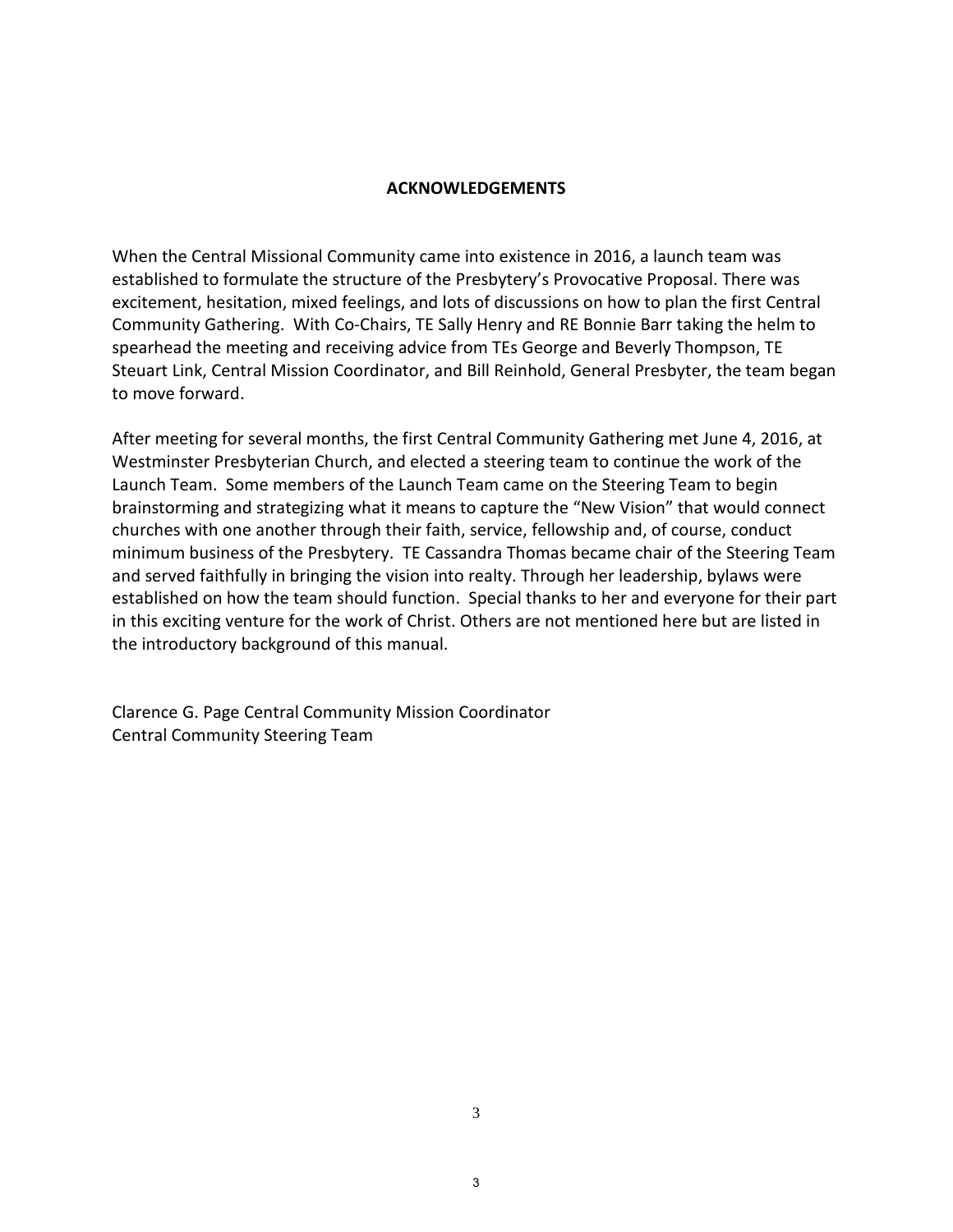#### **Introductory Background:**

Presbytery wide, an appreciative inquiry process, "Listing, Learning, and Dreaming Together," was conducted in 2014 and 2015. Several churches met in clusters and gave input to this "New Vision." From those conversations, the Central Missional Community Gathering of the Presbytery of Coastal Carolina came into existence. On March 5, 2016, a CMC Launch Team was approved to plan and organize the first CMC Gathering. Those individuals were: TE Sally Henry, TE Cassandra Thomas, TE James Moran, TE Clarence Page, RE Bonnie Barr, RE Stan Mertz, RE Doris Dees, RE Joann Cox, RE Darrell Page, TE Steuart Link, Central Mission Coordinator (ex officio), and TE William Reinhold, General Presbyter (ex officio).

At the first Central Missional Community Gathering, members of the Steering Team were chosen to continue this "New Vision" of the Presbytery by providing spiritual support to churches and connecting them with one another in a new way as the body of Christ. Those elected on the Steering Team were: TE Cassandra Thomas (Cumberland), TE James Moran (Sampson), TE Clarence Page (Robeson), CRE Bebe Briggs (Columbus), CRE Becky Raynor (Bladen), RE Joyce Peay (Robeson), RE Bonnie Barr (Sampson), RE Stan Mertz (Sampson), TE Steuart Link, Central Mission Coordinator (ex officio).

#### **Community Vision:**

As we follow Jesus Christ, the Central Missional Community of the Presbytery of Coastal Carolina seeks to serve one another with joy and let the Holy Spirit lead us to do the will of God in our community and in the world.

- **E**----Entering into relationship with each other and God
- **N**----Nurturing the well-being of ALL God's children
- **J-**---Joyfully sharing of gifts, talents, and resources
- **O**---Offering opportunities for holistic growth development within and beyond the faith community
- **"Y"** (why?)---TO GLORIFY GOD AND ENJOY GOD FOREVER

#### **Community Mission:**

The CMC Steering Team's focus is ENJOY in the Lord within the CMC through its connections of the Presbytery and beyond by focusing on the Presbytery of Coastal Carolina's identified 3-fold missional community core functions of: 1) Christian formation; 2) Congregation vitality; and 3) Shared mission. In addition, the CMC Steering Team will ensure Sessional record reviews, as well as other areas of leadership and administration that may be needed.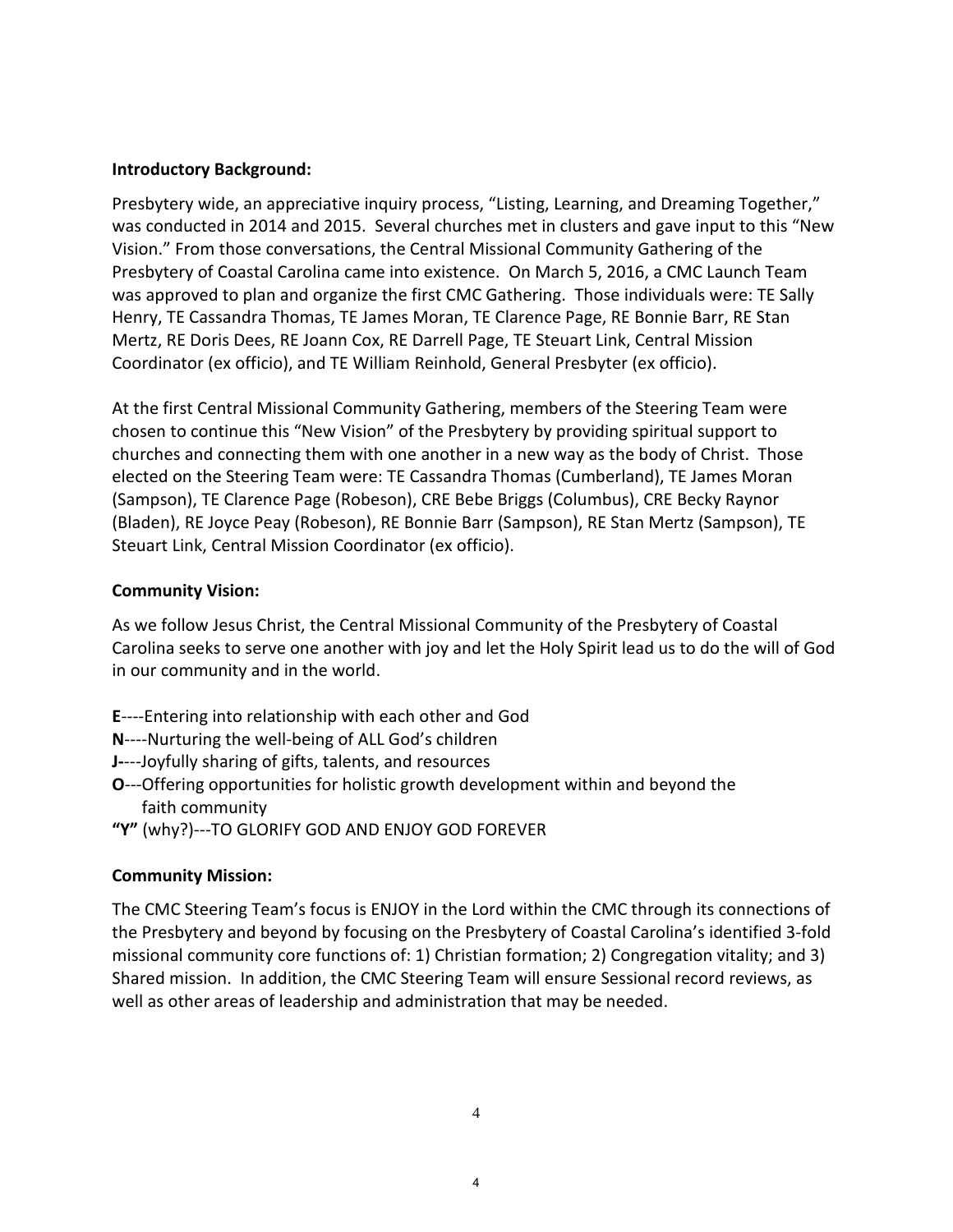#### **Membership Composition should be:**

- a quorum of twenty (20) persons including at least ten (10) teaching elders and ten (10) ruling elders representing at least seven (7) different congregations in transacting business at a Community Gathering

- an uneven number of CMC Steering Team positions allowing a majority rule vote with a minimum of nine members consisting of large/medium/small church representatives, demographics by gender, age, ethnicity, and geographic location: rural/small town/city

- approved to serve on CMC Steering Team from July 1st of current year to June 30th of following year in three year term increments

- nominees approved, elected and installed at the Central Community Gathering

- willing to offer energy, enthusiasm, creativity, gifts, skills, and talents to this connectional community for the term elected, thus might not want to have conflicting responsibilities at the Session/church, Presbytery or Synod level for the term elected

- newly elected members installed during the Community Gathering. This applies to officers being elected to serve a second three year-term or returning onto the Commission after a period of one year leave.

- elected officers of the Community Gathering: moderator, vice-moderator, clerk, treasurer, nominations, historian and parliamentarian

- voted on annually by the elected and installed Commission members.

*Ex officio* member(s) without vote: Presbytery staff, Central Community Mission Coordinator, and Presbytery Revitalization Coaches.

#### **Purpose of CMC Steering Team is to**:

 - Encourage relationships of congregations, pastors, and other leaders within community and acts as a catalyst to increase connectivity within the community

- Execute Presbytery-delegated responsibilities

 - Create budget and calendar of events connected to the community's and Presbytery's strategic goals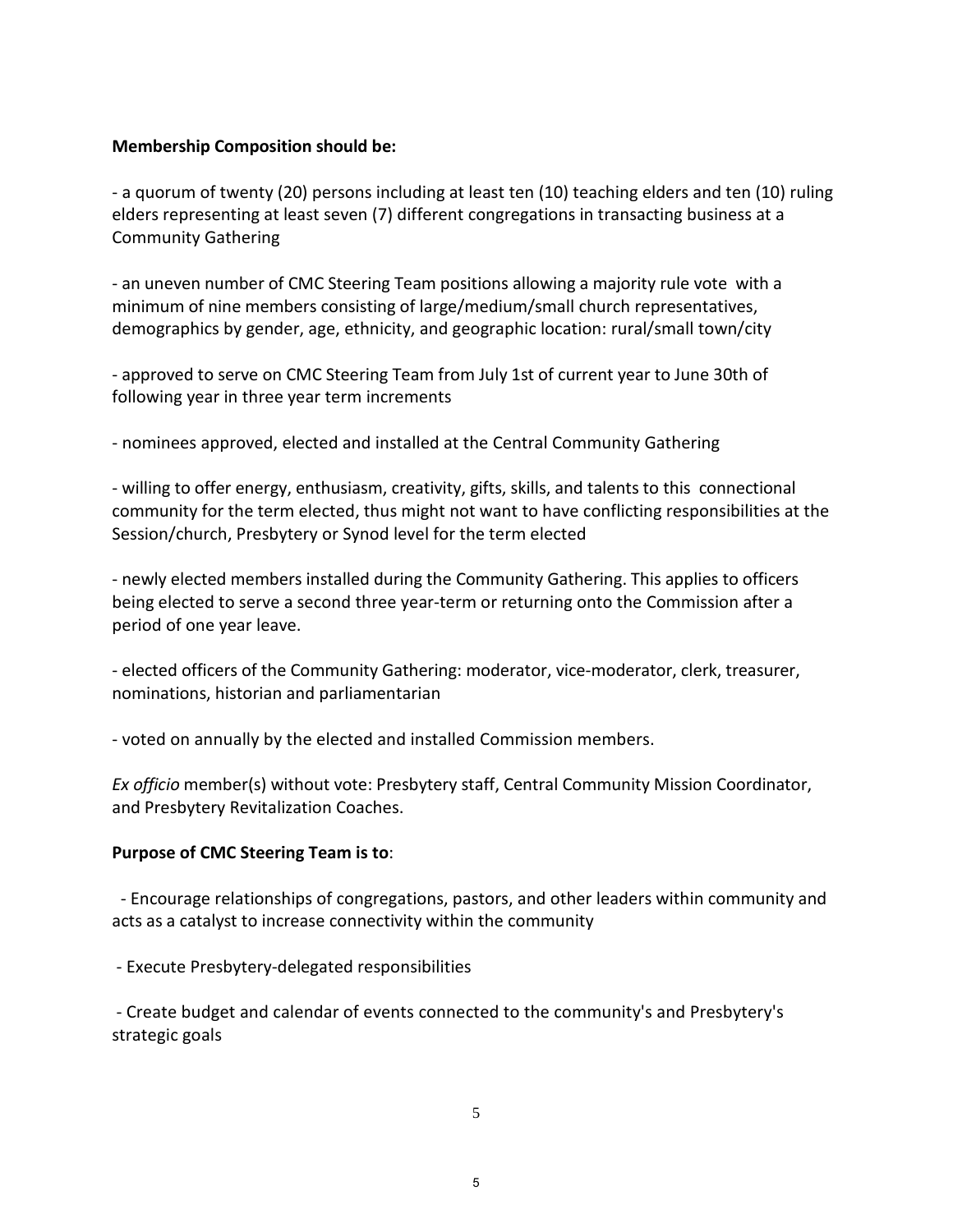- Plan and execute CMC Gatherings (Winter Gathering the fourth Saturday in January and Summer Gathering the first Saturday in June) for minimal business of the Presbytery and more importantly, continued "living into" the visions for the Presbytery and Central Community - meet monthly, and as needed, to ensure the work of the community is accomplished through community-decided goals, plans and actions.

 - Ensure that new steering members are elected annually after all vacant positions are filled and installed.

**Term of Each Member**: To serve in classes of equal or near equal numbers for terms of three years renewable for a second term. Maximum of six consecutive years in active service, a one year break is required before returning to active service.

- should select among themselves the Chair, Vice Chair and Clerk, and will serve as representatives on the Mission Cabinet. The Chair will serve on the Mission Cabinet Executive Committee.

- should select a five person nominating committee for a three year term, representing five CMC counties, and serving with diversity in representation.

- should have a quorum one-third (1/3) of its elected membership but not less than 3 persons.

**Chair:** moderates Steering Team meetings; ensures agendas and minutes are prepared appropriately; ensures accountability for Steering Team; represents Community at Presbytery Mission Cabinet; ensures Community Gathering moderator and vice-moderator are nominated to the Gathering for election of one (1) year duties conducting any Community Gathering business meetings, with the vice-moderator succeeding to the moderator position the following year and a new vice-moderator being elected successively

**Vice-Chair**: works closely with Chair in duties; assumes role of Chair in absence of Chair; ensures review of Central churches' Sessional records; represents Community at Presbytery Mission Cabinet; other duties as assigned; will become Chair the following year

**Recording Clerk**: prepares agendas and minutes with attachments; maintains records of Steering Team; distributes minutes and other documents as needed; represents Community at Presbytery Mission Cabinet, and makes sure a copy of corrected minutes from each meeting is given to Steering Team Chair and Community Mission Coordinator.

#### **Other Officers to Be Elected:**

**Moderator**: elected annually to lead the Community Gathering and plan agendas with the Mission Coordinator.

**Vice Moderator**: elected annually to assist the moderator whenever necessary and to become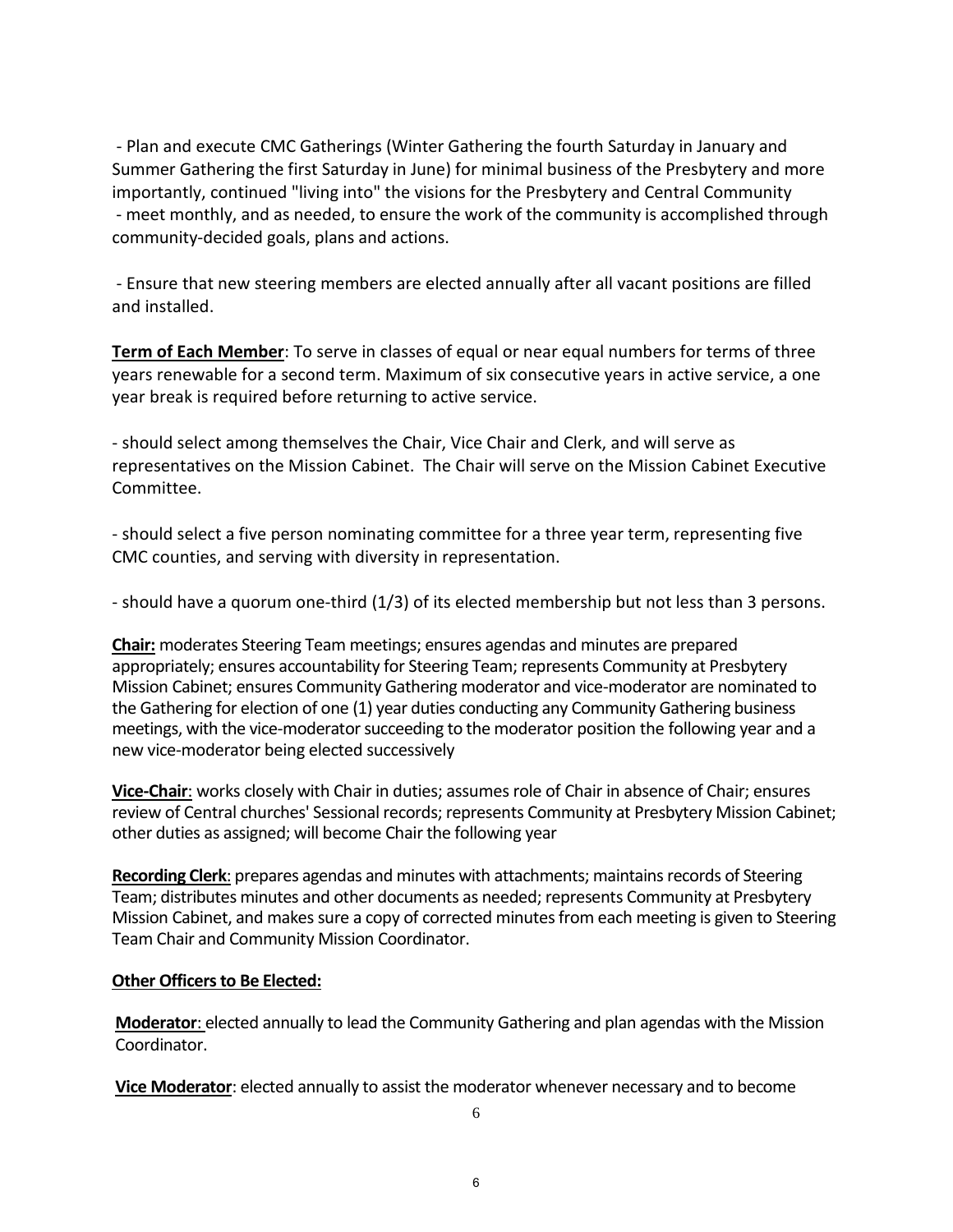moderator at the end of term.

**Treasurer:** accounts for budget, income/expenses of Steering Team and Community Gatherings, mission funds collected and distributed; provides financial records to Steering Team and/or Presbytery upon request.

#### **Ad Hoc Committees to Steering Team:**

**Nomination Committee:** ensures careful compiling of list of names to be given to Steering Team for the Community Gathering to elect new Steering Team members for vacant seats/terms and Moderator and Vice-Moderator positions to be filled as needed.

**Communications/Historian**: ensures publicity of Central Community activities; maintains historical records, audiovisual and photographic data from Community Gatherings and functions. Submits records to appropriate Presbytery and historical agencies as needed. Ensures technological and audiovisual needs met at Community Gatherings and other events as required

**Parliamentarian:** ensures business meeting procedures are properly and duly carried out in accordance with PCUSA Book of Order, Presbytery rules of order within the Manual of Operations and Robert's Rules of Order

**Sessional Record Review:** should be carefully done prior to Community Gatherings or shortly thereafter, and be signed off by Steering Team members or individuals designated by the Steering Team, or Central Gathering Officers.

**Temporary Clerk:** counts votes; receives the offering, and ensures that information is passed out during Presbytery meetings.

**Attendance Committee:** tracks and reports those in attendance, to establish that a quorum is met for the business meeting.

**Thank You Committee:** provides a thank you to the sponsoring church/churches for the event/gathering.

#### **Presbytery Missional Core Functions:**

**Christian Formation**: focuses on equipping leaders and members of our congregations to be more active disciples and apostles of the Gospel of Jesus Christ in their communities and to support the ministry and mission of their congregations.

**Church Vitality**: focuses on assisting congregations to discover the abundant spiritual resources within our faith in Jesus Christ and a clearer sense of their call to join in God's mission in the world.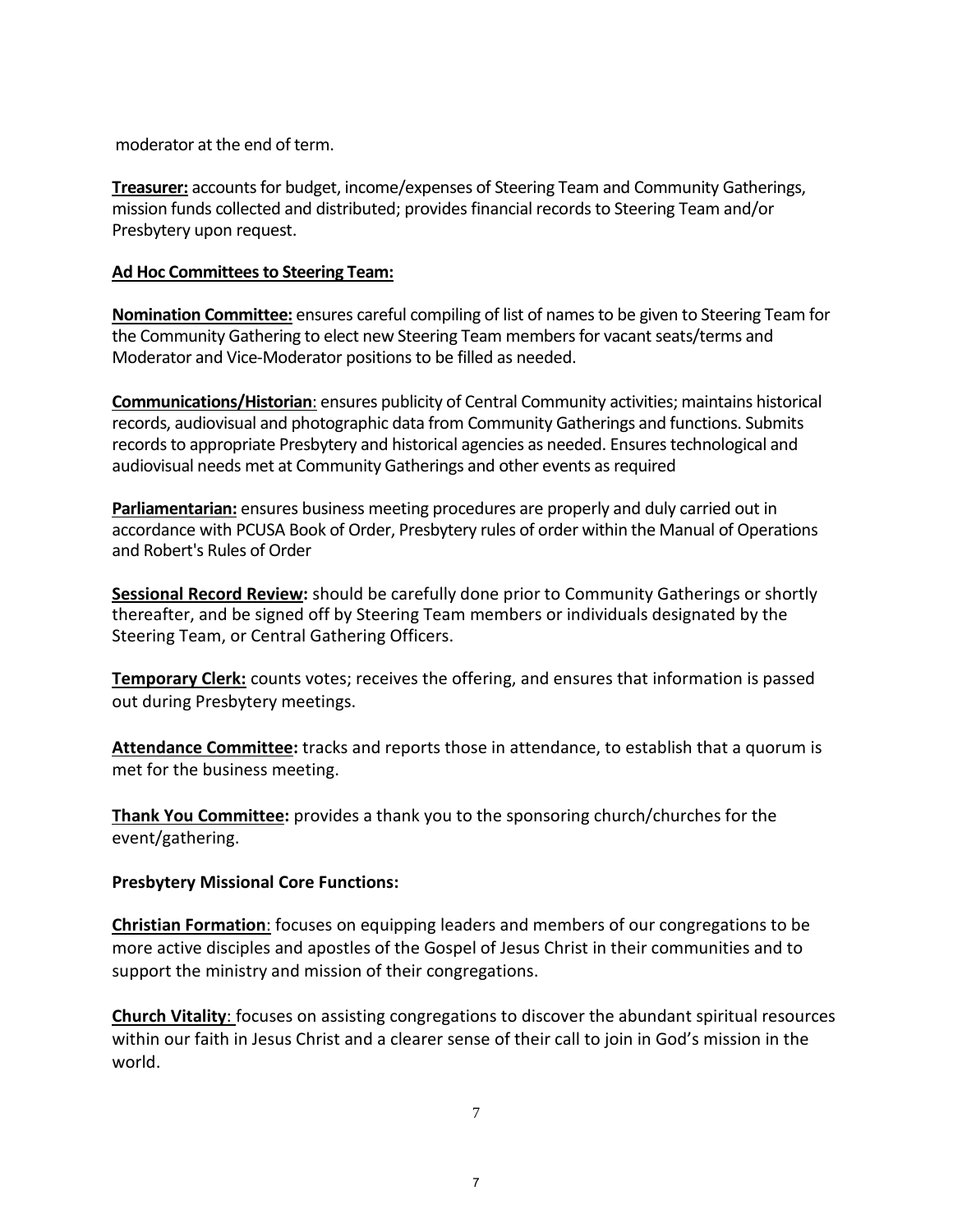**Shared Mission**: promotes and support the mission of Presbytery and PC(USA), special ministries such as campus ministries, prison ministries, counseling centers, and ecumenical and institutional relations.

#### **Excerpts from PCC Manual of Administrative Operations Relevant to Missional Community Steering Teams**

#### **Our Vision A Provocative Proposal of the Reality We Seek to Live Into As Coastal Carolina Presbyterians**

Empowered by our large size and rich diversity we help one another to share Christ's ministry and mission in a changing world.

1. As an entire Presbytery, we bear witness to our historic Reformed faith and learn from one another how to be God's sent-out church in our own day.

2. Gathered in Three Covenant Communities, we strengthen our relationships by finding ways to partner with nearby congregations, joining in God's mission in our communities, and learning from one another how to be Christ's Spirit-filled apostles to the whole world.

3. When we gather in worship, in prayer, and in study, we awaken our own spiritual imagination and stir one another to greater congregational vitality.

4. In times of fellowship, in occasions of learning, in ministries of compassion, and in joint worship of God, our various congregations become increasingly open to the movement of the Spirit in our lives. 5. As each of us brings our gifts and skills to the table, we effectively develop the leaders that our Presbytery and our congregations need.

**1.02 Incorporation** The Presbytery is incorporated as a non-profit corporation under the laws of the State of North Carolina and with corporate name **"The Presbytery of Coastal Carolina, Inc."** and for purposes defined in the *Book of Order,* F-1.0304. The **Board of Directors** of the corporation shall consist of the Chair of the Mission Cabinet, one representative of each Missional Community (selected by the Mission Cabinet)...

**1.07 Missional Communities** In order to facilitate the building of closer relationships among members of the Presbytery, to nurture opportunities for shared mission locally, and to support the vitality of each member congregation the Presbytery is organized into three Missional Communities as follows:

**Central Missional Community** Bladen, Columbus, Cumberland, Robeson, and Sampson Counties

#### **2.0 Missional Communities (East, Central, and West)**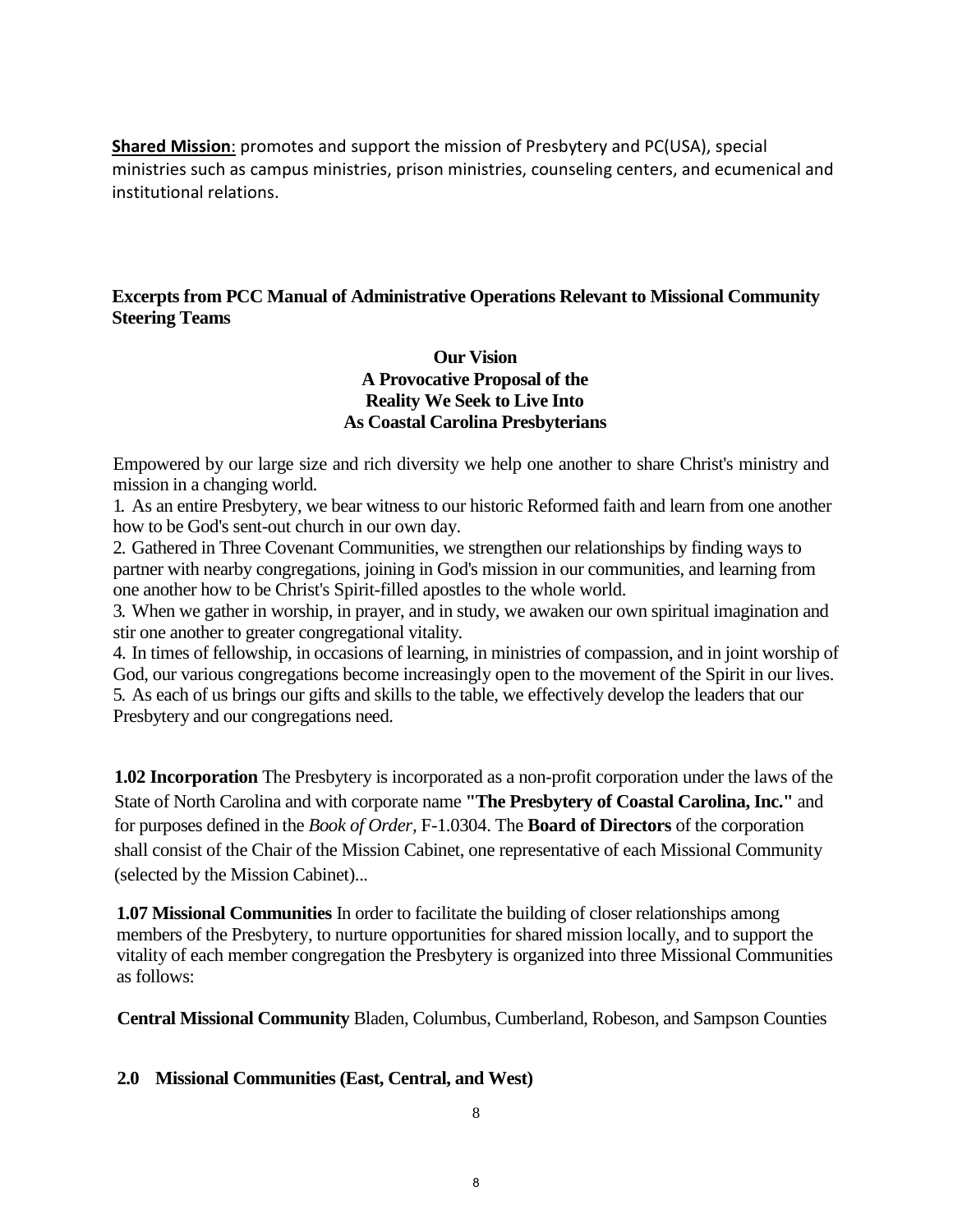#### **2.1 Purpose**

In order to facilitate the building of closer relationships among members of the Presbytery, to nurture opportunities for shared mission locally, and to support the vitality of each member congregation the Presbytery is organized into three Missional Communities as outlined in 1.07 above.

#### **2.02 Authority**

The Presbytery of Coastal Carolina hereby **commissions** each of the three geographic (West, Central, and East) Missional Communities to act on the following items:

a. Election of its own leaders according to its own procedures;

b. Formation of its own committees respecting our commitment to diversity;

c.Election of three representatives to the Presbytery's Mission Cabinet;

d. Adoption of budgets and allocation of resources necessary to carry out its mission in consultation with the Presbytery Mission Cabinet;

e. Welcoming of ministers (teaching elders) to ministry in its congregations after action by its Community Commission on Ministry;

f. Examination of candidates for ordination upon recommendation of the Commission on Ministry for that Community;

g. Action to approve the sale or encumbrance of property by its congregations (G-4.0206) in consultation with the Presbytery's Finance and Property Committee;

h. Authorization of the celebration of the Lord's Supper at events hosted by units of the Missional Community;

i. Review of sessional records for congregations within its bounds; j. Other powers may be added by the full Presbytery from time to time.

#### **2.03 Membership**

While gatherings of each of the three Missional Communities should be designed to appeal to a wide cross-section of members of the Community, those who are entitled to vote on any of the actions properly before the Community shall be those from the particular Missional Community who are eligible to serve as commissioners to the full Presbytery meeting. (See Section 1.04 above.)

a. Teaching elders who serve congregations within the particular Missional Community shall be members of that Community. Members at Large or Honorably Retired Ministers will ordinarily be members of the Community in which they reside. Those who live outside the bounds of the Presbytery may choose to be members of one of the three particular Missional Community. No teaching elder shall be a member of more than one Missional Community.

b. Ruling elders from congregations in the Missional Community who fulfill the qualifications for voting membership of the Presbytery (Section 1.04 above) shall also be voting members of the Missional Community when gathered for the transaction of business.

c. An official roster of each Missional Community will be kept by the Stated Clerk.

#### **2.04 Frequency of Gatherings**

The Missional Communities shall meet at least once per year and more often if desired. Not every gathering held within the Missional Community needs to have business to transact. Gatherings may be organized for a variety of reasons and take a variety of forms.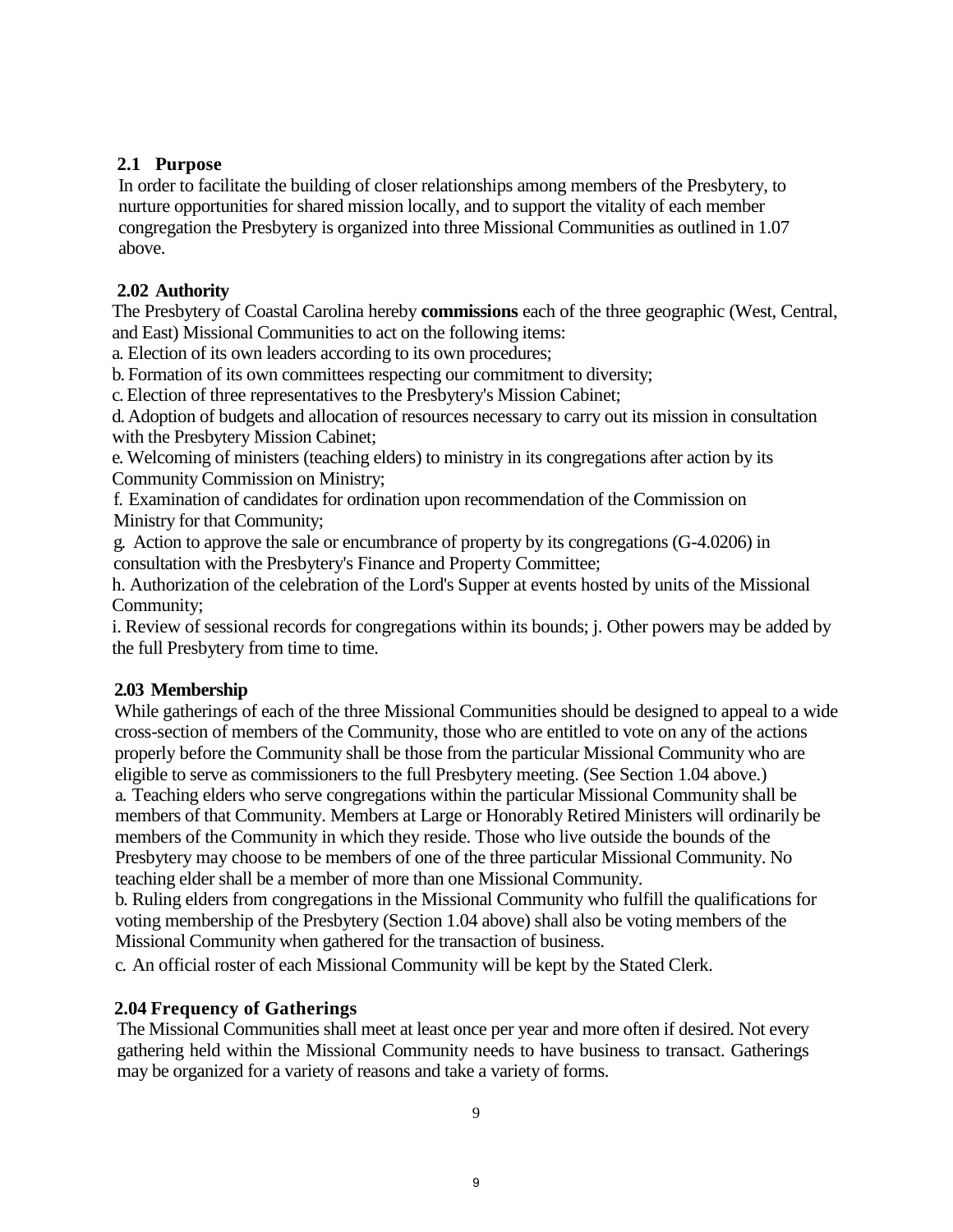#### **2.05 Agenda**

The agenda for gatherings of the Missional Community (whether for business, fellowship, mission, education or other reason) shall be prepared by the Moderator of the Missional Community and the Mission Coordinator in consultation with the Community's Steering Team. Missional Communities are encouraged to include one or more of the elements of the Presbytery Vision at each of the gatherings.

#### **2.06 Business at Community Gatherings**

Any reports or recommendations pertaining to business to come before the Community Gathering shall be made available online not less than ten days before the scheduled meeting. Printed copies shall be made available on request. If the Moderator of the Missional Community and the Mission Coordinator agree that additional new business needs to come before a Community Gathering they can ask the Missional Community to set aside the Standing Rules and receive the business in accordance with Sections 7.05 and 13.00 below. Written copies of the recommendations or action shall be made available to all voting members.

#### **2.07 Quorum**

The quorum for transacting business at a Gathering of a Missional Community shall be 20 persons including at least 10 teaching elders and 10 ruling elders representing at least 7 different congregations.

#### **2.08 Other Rules of Order**

The same rules of order as apply to meetings of the full Presbytery shall apply when transacting business at a gathering of one of the Missional Communities. (See Sections 7.03 and 7.04 below.)

#### **2.09 Officers of Missional Communities**

a. Moderator and Vice Moderator: Each Missional Community shall elect a moderator and vice moderator

following the principles for the election of the moderator and vice moderator of the Presbytery (Section 4.01 through 4.04 and 4.06).

b. Clerk: The Stated Clerk of the Presbytery shall ordinarily serve as the Clerk of the Community Gathering. If the Stated Clerk is not available to serve, the Missional Community shall elect a Deputy Clerk to serve as parliamentarian and to take the minutes.

#### **2.10 Mission**

The mission of the three Missional Communities is to assist the congregations of the Presbytery to live into the mission of the Presbytery as expressed in its Vision:

#### **2.11 Missional Community Steering Committee**

Each of the three Missional Communities shall elect a Steering Committee representative of its community to coordinate its work. The number of members and their selection shall be determined by the Community.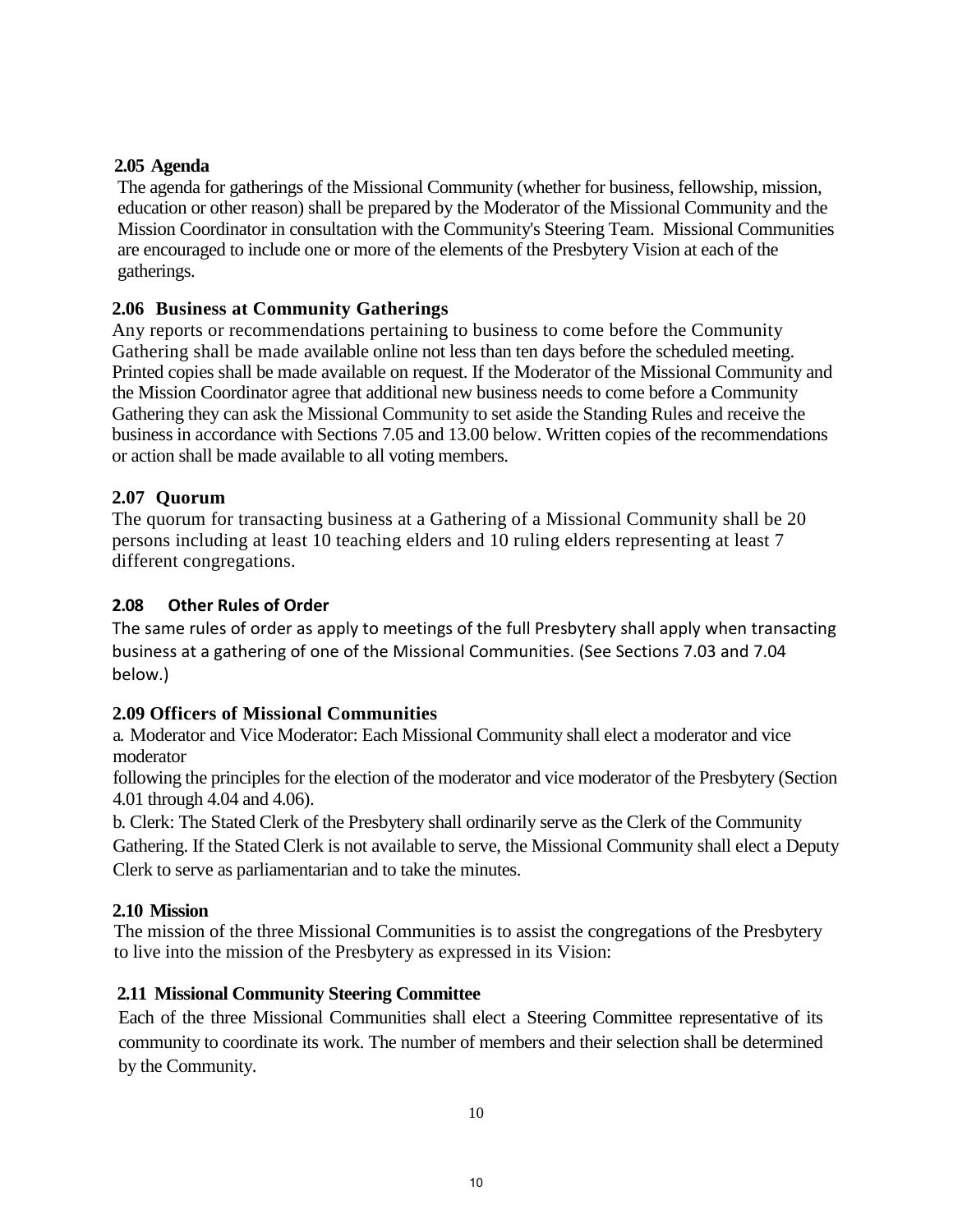#### **2.12 Responsibilities**

The three Missional Communities shall discern then- own mission priorities, in doing so they shall be guided by the vision expressed above and keep in mind responsibilities in **four critical areas:**

- a. Shared Mission
- b. Leadership Development
- c. Congregational Transformation/Vitality
- d. Sessional Records Review

#### **3.00 Administrative Organization of Presbytery**

The Presbytery shall organize administrative units for carrying out the mission program and the governing functions of Presbytery. All such units shall be established only by the Presbytery or according to procedures established by Presbytery. All such units shall conduct their affairs in accordance with the *Manual of Administrative Operations,* and shall be accountable to the Presbytery, reporting regularly and fully to Presbytery. Administrative units of Presbytery shall include: the Presbytery Mission Cabinet; Missional Communities; Missional Community Committees; Presbytery Committees; and Temporary/a^ *hoc* Committees or Task Groups/Forces.

#### **5.20 Committees of the Missional Communities**

Missional Communities are authorized to set up committees as needed to develop its mission according to the established General Provisions found below (section 5.30)

#### **5.30 General Considerations**

#### **5.31 Membership Formula**

Membership of the Committees of Presbytery, insofar as possible, shall include a balance of teaching elders and laypersons; females and males; and shall give full expression to the rich diversity of the Presbytery's membership as advocated in G-3.0103 and in Principle V of the "Principles of Agreement." This membership standard shall apply to committees and temporary/ad' *hoc*  committees of the Presbytery with the exception of those specifically mandated by the *Book of Order* or the *Manual of Administrative Operations* to have a different membership.

#### **5.32 Representation**

**a. Committees of the Full Presbytery:** Unless otherwise provided hi specific cases, each committee of Presbytery, insofar as possible, shall have elected members from all three geographical communities of Presbytery as outlined in section 1.07 above with ordinarily no more than one person from one particular church, except for committee representatives on the Mission Cabinet.

**b. Committees of the Missional Communities:** When a Missional Community creates a committee to advance its mission, it shall honor our commitments to diversity of membership.

#### **5.33 Terms and Classes**

All committees of Presbytery, except as otherwise required by the *Book of Order,* shall have three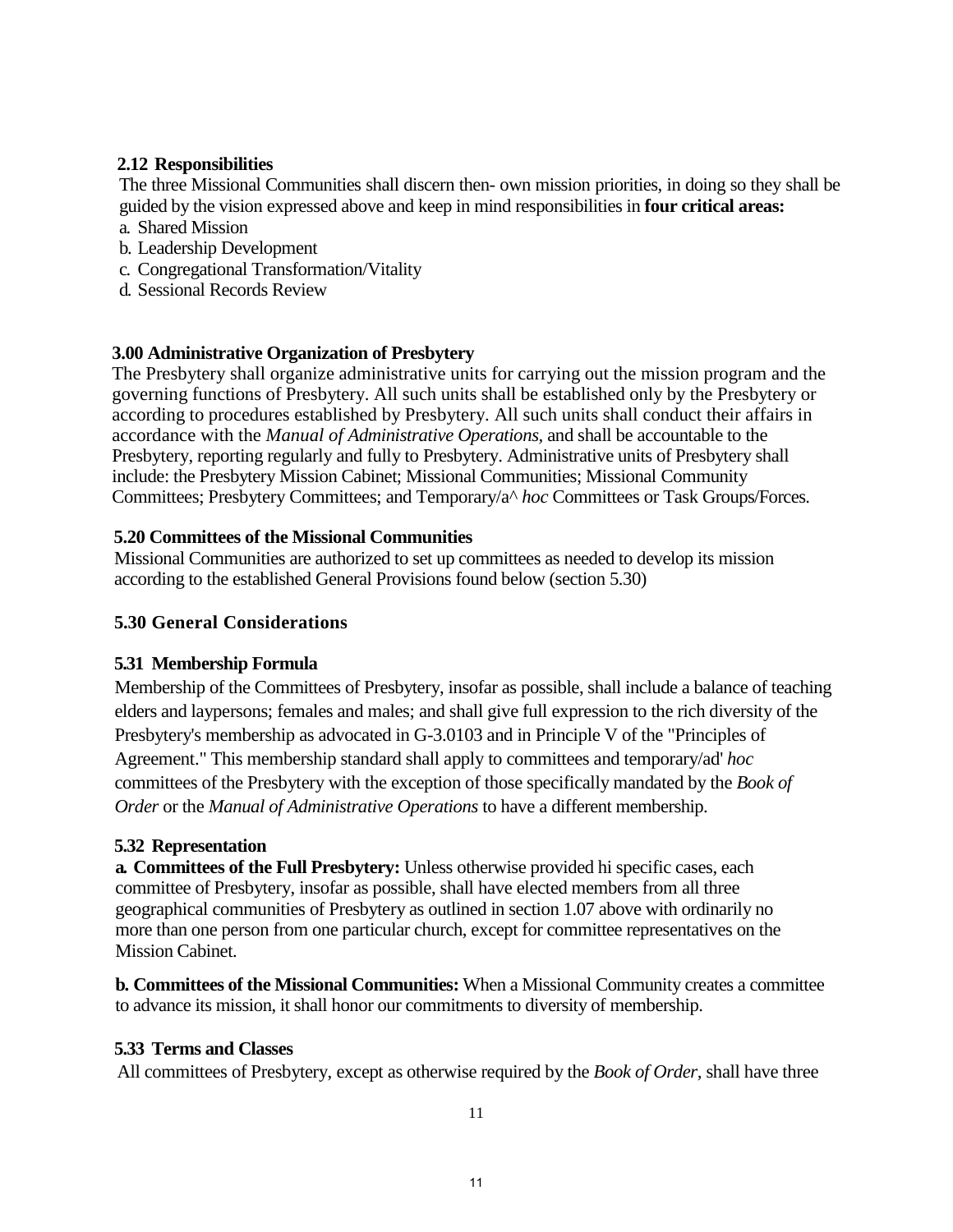classes of approximately equal size. Terms of service shall be three years, except that members may be elected to shorter terms to establish classes or to fill unexpired terms. The Committee on Nominations shall nominate persons to serve on committees. No person shall serve consecutive terms, full or partial, totaling more than six years on the same committee or sub-committee or on the Presbytery Mission Cabinet, except where the *Book of Order* requires otherwise.

#### **5.34 Quorum**

Unless otherwise stated in the *Book of Order* the quorum for any committee of the Presbytery shall be one-third (1/3) of its elected membership but not less than 3 persons. Reasonable notice shall always be given to all elected members of the committee.

#### **5.35 Limited Membership**

Unless otherwise provided by this *Manual of Administrative Operations,* no person shall serve concurrently on more than one committee of Presbytery, with the exception *of ad hoc* committees or committee representatives to the Presbytery Mission Cabinet.

#### **5.36 Failure to Serve**

Members who miss two consecutive meetings of a committee without an excuse approved by the committee will be contacted by the Chair as to their willingness or ability to continue serving. In the event that a committee member needs to be replaced, the Chair will inform the Committee on Nominations. If a member of the Committee on Nominations is removed, the Moderator of Presbytery shall be informed.

#### **5.37 Reports**

**a. Committees of Full Presbytery:** Committees of the Full Presbytery shall report fully and regularly to Presbytery on the work done in fulfillment of assigned responsibilities. Each shall report at least annually according to a schedule established by the Presbytery Mission Cabinet or more frequently when matters need to be presented for information or action of Presbytery. Reports shall be presented first to the Presbytery Cabinet before being presented to Presbytery. Ordinarily, written reports to Presbytery should not be read to the meetings of the Presbytery.

**b. Committees of Missional Communities:** Committees of the Missional Communities shall report fully to their Missional Community on the work done in fulfillment of assigned responsibilities. Reports shall ordinarily be presented first to the Steering Team of their Missional Community before being presented to the Missional Community.

#### **5.38 Expenses**

Each committee of Presbytery shall project its own expenses and any associated revenue for consideration in the preparation of Presbytery's budget, and each chairperson shall monitor expenses and revenues so as to remain within budgeted allocations approved by Presbytery. Net expenditures by any committee beyond budgeted amounts shall be reported by the Finance and Property Committee to the Presbytery Mission Cabinet and to Presbytery at their next respective meetings and action taken if deemed necessary. Expenses of Committees of the Missional Community will be included in the Community's budget and administered through the Presbytery's finance department.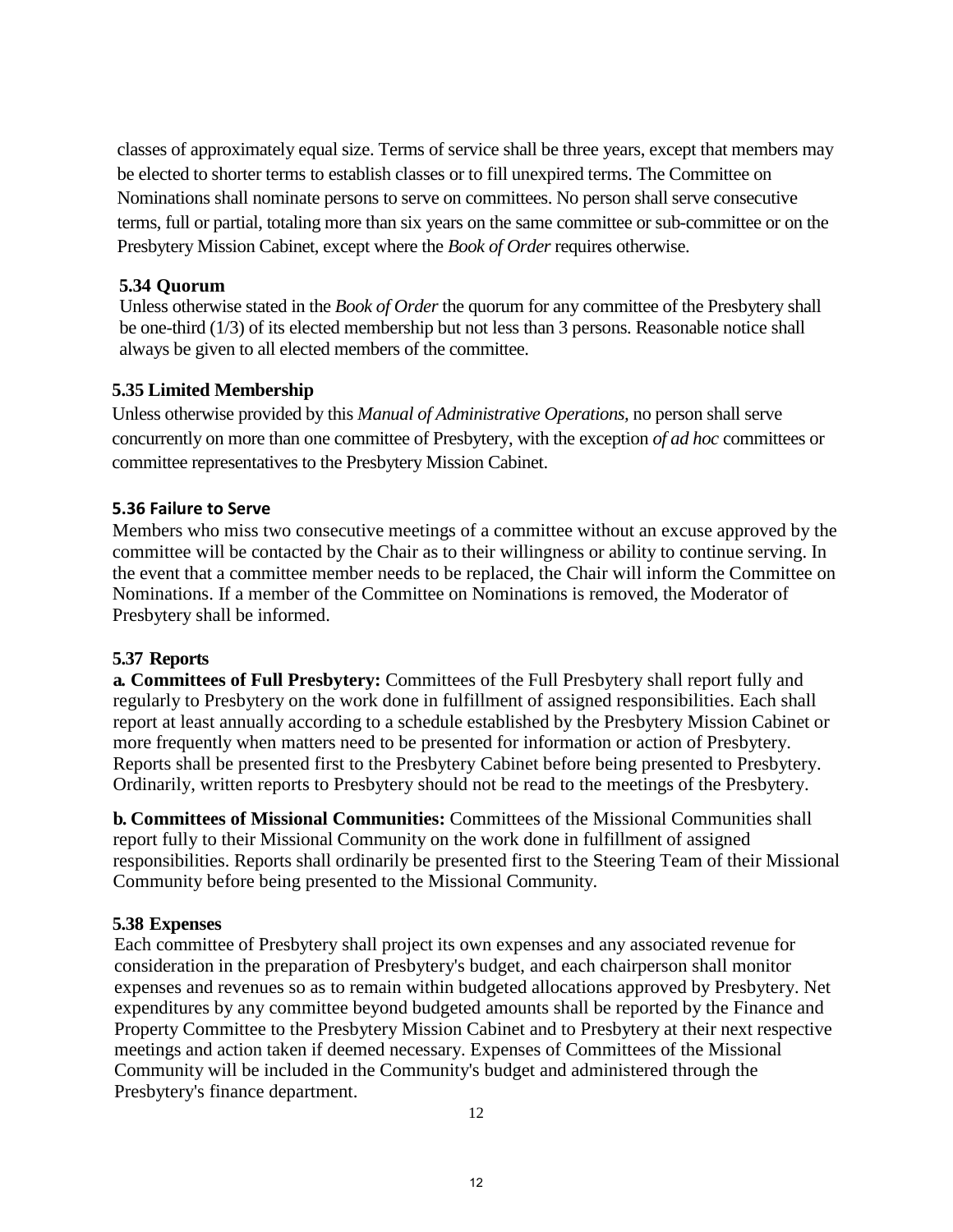#### **5.39 Minutes and Records**

Each committee of the Presbytery or its Missional Communities shall keep a full and accurate record of its work and proceedings, which shall be maintained as records and property of the Presbytery. **A copy of records and reports shall be sent to the administrative office of Presbytery after each meeting of the committee.** Records shall be available for consultation by committees, churches and ministers of Presbytery as may be needed for the work of Presbytery or for other legitimate concerns.

#### **5.40 Annual Program Goals, Objectives and Action Plans**

Each committee of Presbytery and its Missional Communities shall project goals, objectives and action plans for each year's program based on its assigned responsibilities and in light of priorities adopted by Presbytery or its Missional Community. As each unit sets its program goals, these goals shall be shared with the Presbytery Mission Cabinet and with the Committee on Strategic Planning and Organizational Review. Each year the committees shall evaluate their work, specifically in terms of the accomplishment of adopted goals. This evaluation shall be used in projecting goals and work program for the coming year. Members of the Presbytery staff will provide annual training/orientation for new committee members and chairs.

#### **5.41 Committee Officers**

a. Each committee of the Presbytery shall have a Chair elected by the Presbytery upon nomination by the Committee on Nominations and Volunteer Development. The committee shall elect from its membership persons to serve as Vice Chair and Clerk of the committee. The term of office for these officers shall be one year; committee officers may be re-elected, but no person shall serve more than three years in the same office.

b. Missional Communities shall establish their own process for selecting the Chair of any committee(s) they create.

#### **5.42 Sub-committees**

To establish effective sub-committees with clearly-defined tasks, the committees of the Presbytery or of its Missional Communities have authority to form sub-committees that may be assigned specific portions of the responsibilities of the full committee. Members of sub-committees shall include some members of the full committee plus other persons who may be co-opted on the basis of interest, training, or experience. The full committee shall name one of its elected members to chair each subcommittee. Co-opted members of sub-committees shall serve a term of one year, which may be renewed. No one shall serve as a co-opted member on more than one sub-committee concurrently.

Sub-committees shall function with the powers delegated to them by the full committee. They shall report fully on their work to the full committee. Reports and other communications to the Presbytery, including participation in the budget process, from any sub-committee shall be through the full committee. Minutes and other records of sub-committee work shall be filed promptly with the full committee and with the administrative office of Presbytery.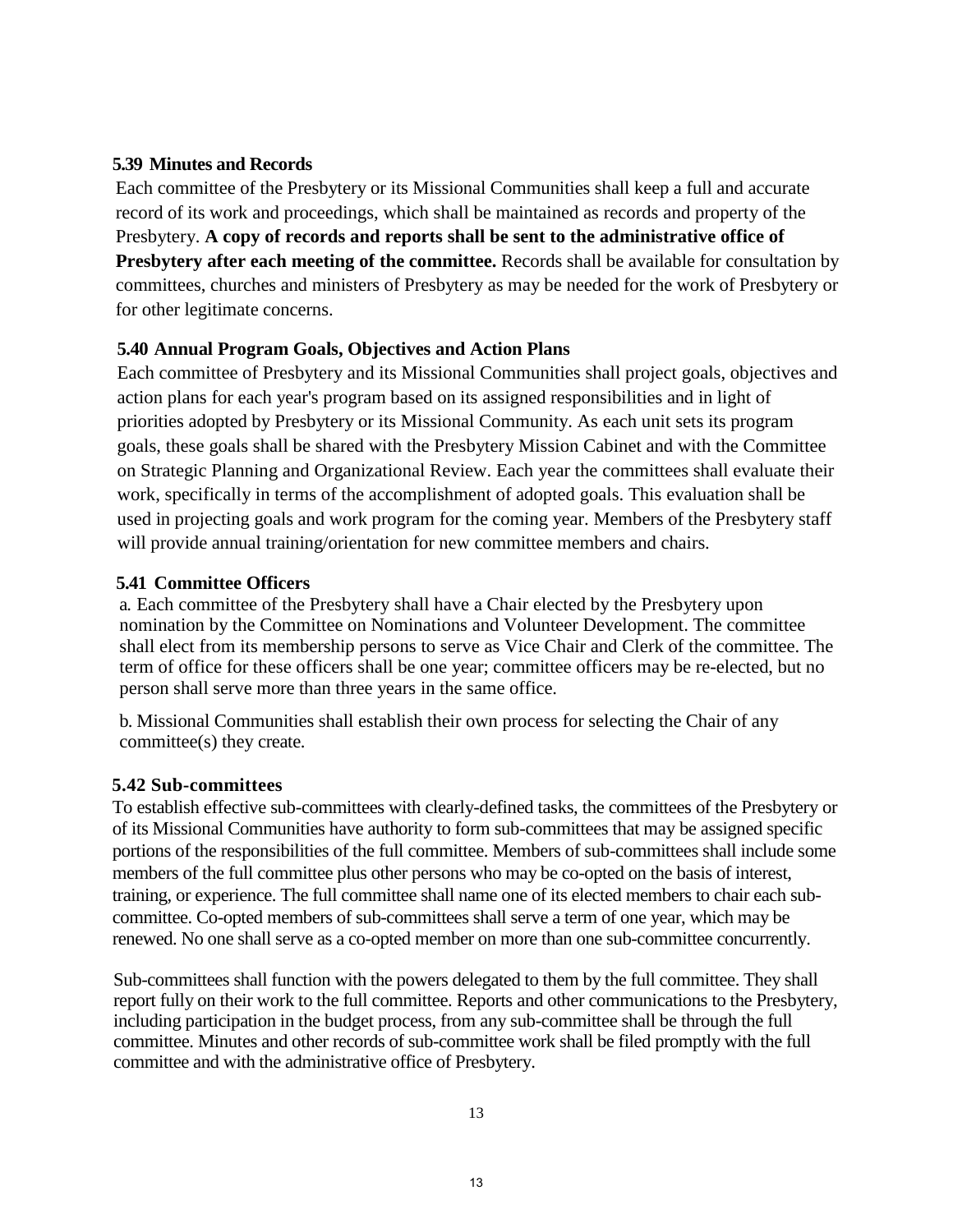#### **5.50 Limited Term Temporary/Ad Hoc Committees or Task Groups**

#### **5.51 Established By Presbytery Mission Cabinet**

Presbytery may establish, as needed from time to time, temporary committees or task groups. The proposal for such a temporary group may arise from the Presbytery Cabinet, from one of the committees of Presbytery, or from one of the Missional Communities, but because of budget considerations such temporary groups need to be approved by the Mission Cabinet. Membership of any limited task group shall be defined in the motion or resolution which authorizes the task group. Nominations of persons to be elected to the task group shall be made in accord with the provisions of this *Manual,* Section 5.31 above.

#### **5.52 Specific Responsibilities**

Each committee or task group approved by the Mission Cabinet shall be created with specific responsibilities which clearly limits the authority of the committee or task group and define its area of responsibility in relation to the responsibilities of other committees.

#### **6.0 Presbytery Mission Cabinet**

#### **6.1 Mission**

To nurture the development of our Vision, to foster a deeper relatedness, to coordinate the work of the three Missional Communities, and to oversee the implementation of all aspects of the mission and ministry of the Presbytery of Coastal Carolina.

#### **6.02 Membership**

The **Presbytery Mission Cabinet** shall be elected by the Presbytery and the three Missional Communities with membership to be made up as described below. Terms of service shall be 3 years, except that members may be elected to shorter terms in order to establish classes or to fill unexpired terms. The following persons serve as *voting members* of the Mission Cabinet:

1-2. Chair and Vice-Chair of Mission Cabinet - elected by Presbytery

3-11. Three representatives from each Missional Community (9 people)

12-13. Moderator and Vice-Moderator of Presbytery - elected by Presbytery

The following persons serve as *ex officio* members of the Mission Cabinet with voice but without vote:

- 1. General Presbyter/Stated Clerk
- 2. Presbytery Treasurer
- 3-5. Mission Coordinators

#### **6.06 Relationship of Presbytery Mission Cabinet to the Three Missional Communities**

Each Missional Community (either alone or in cooperation with another Missional Community) is free to develop its own programs, events, etc. Missional Communities may request resources from the Mission Cabinet as needed and available to support its mission. The Three Missional Communities shall report regularly to the Mission Cabinet and the whole Presbytery on its plans, activities, and results. All funds used or collected by the three Missional Communities shall be deposited with and requested from the Finance Office of the Presbytery and shall be under the control of the Finance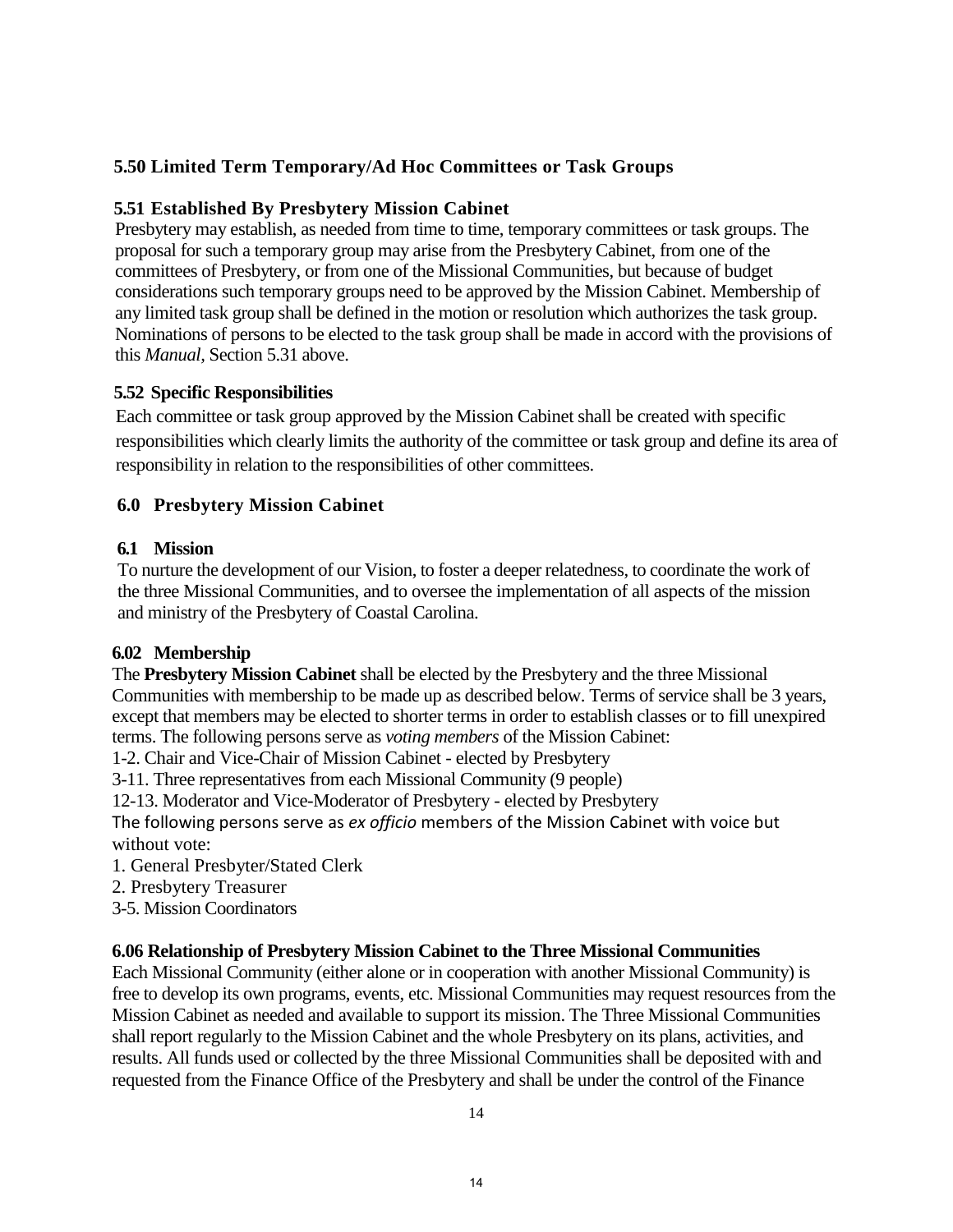Committee of the Presbytery and its Treasurer in accordance with the fiscal rules of this Manual.

#### **12.03 Balanced Budget**

Each of the Three Missional Communities shall submit their budget requests to the Presbytery Mission Cabinet by the end of June July each year. The Presbytery Mission Cabinet shall ordinarily submit the next year's annual budget to the Presbytery at its fall meeting for adoption. In developing the proposed budget to be presented to Presbytery, the Finance and Property Committee of the Cabinet shall develop a narrative budget to explain what the Missional Communities, the Presbytery Mission Cabinet and the committees plan to accomplish with funds allocated to them. The budget shall contain a brief budget message outlining the major goals and objectives of the proposed budget. The proposed budget shall show the total funds allocated to the Cabinet and committees. The Treasurer shall submit a financial report to each stated meeting of Presbytery for information. Presbytery shall operate with a balanced annual budget based on realistic estimates of revenues and support.

#### **Functions of the of the Missional Communities**

Certain critical, core functions of our life together as the Presbytery of Coastal Carolina are assigned to the three Missional Communities (East, Central, and West) in order to link them more closely to the congregations that make up the Presbytery and to enable the Mission Communities to respond more quickly and concretely to the needs of local congregations and their members. This plan does not spell out how these core functions should be carried out. We hope that each Missional Community will develop a variety of ways of addressing these (and other functions) in their part of the Presbytery. These responses may well involve sharing ideas, personnel, and resources across two or more of the Missional Communities -just as a Missional Community may focus its attention on a part of its region. In addition to informal coordination among the three Missional Communities, a major part of the work of the Presbytery Mission Cabinet will be to learn from and enable the mission of the three Missional Communities. The functions listed below are intended as suggestions for consideration by the Missional Communities as they plan their work and life together. Programs to support these critical functions might take place at Community Gatherings, in other Communitywide events, or in smaller groupings of congregations.

#### **CF-1.00 Christian Formation**

The Missional Communities (either jointly or independently) should consider opportunities to promote Christian formation and leadership development within and among their congregations. Such formation should focus on equipping leaders and members of our congregations to be more active disciples and apostles of the Gospel of Jesus Christ in their communities and to support the ministry and mission of their congregations.

#### **CF-2.00 Congregational Vitality (Transformation)**

The Missional Communities (either jointly or independently) should consider opportunities to develop vibrant congregations within and among their Communities. Such development should focus on assisting congregations to discover the abundant spiritual resources within our faith in Jesus Christ and a clearer sense of their call to join in God's mission in the world.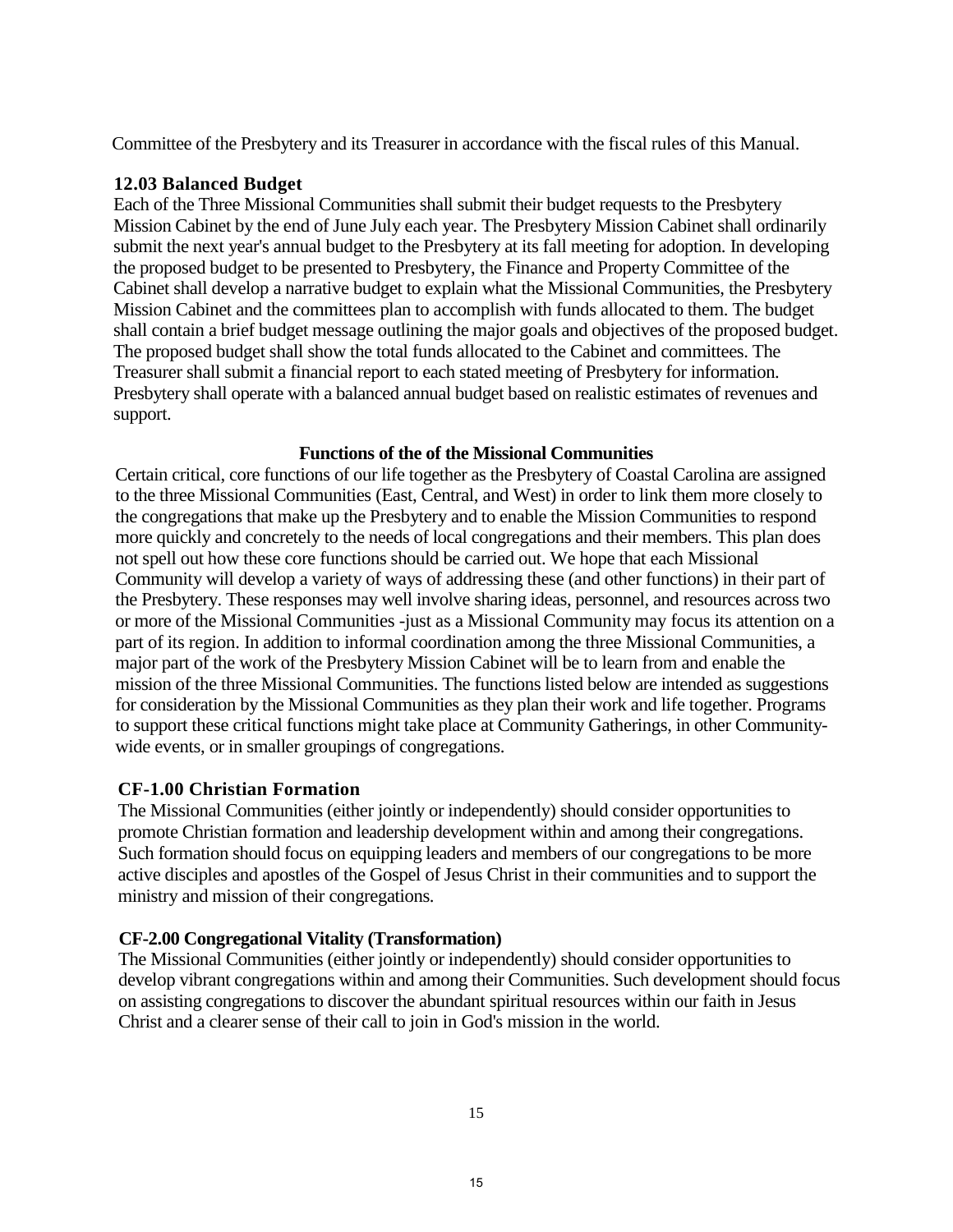#### **CF-3.00 Shared Mission**

To promote and support the mission of Presbytery and PC(USA), special ministries such as campus ministries, prison ministries, counseling centers, and ecumenical and institutional relations. The Missional Communities (either jointly or independently) should consider opportunities to develop concrete ways that congregations or groups of congregations could join together in God's mission to the world. These shared mission opportunities could take many forms including joint work camps, community gardens or other hunger action projects, support of mission coworkers in other countries through Presbyterian World Mission, mission fairs, Habitat for Humanity builds, barn-raisings for neighboring congregations, campus ministry programs, support of key community ministries within the Missional Community, etc.

#### **CF-4.00 Sessional Records**

To fulfill the *Book of Order* (G-3.0108a) responsibilities of annual review of the proceedings and actions of sessions under its care.

The Missional Communities (either jointly or independently) should develop mechanisms for the review of sessional records including their minutes, rolls, and registers and report their findings to the Missional Community or Presbytery as appropriate.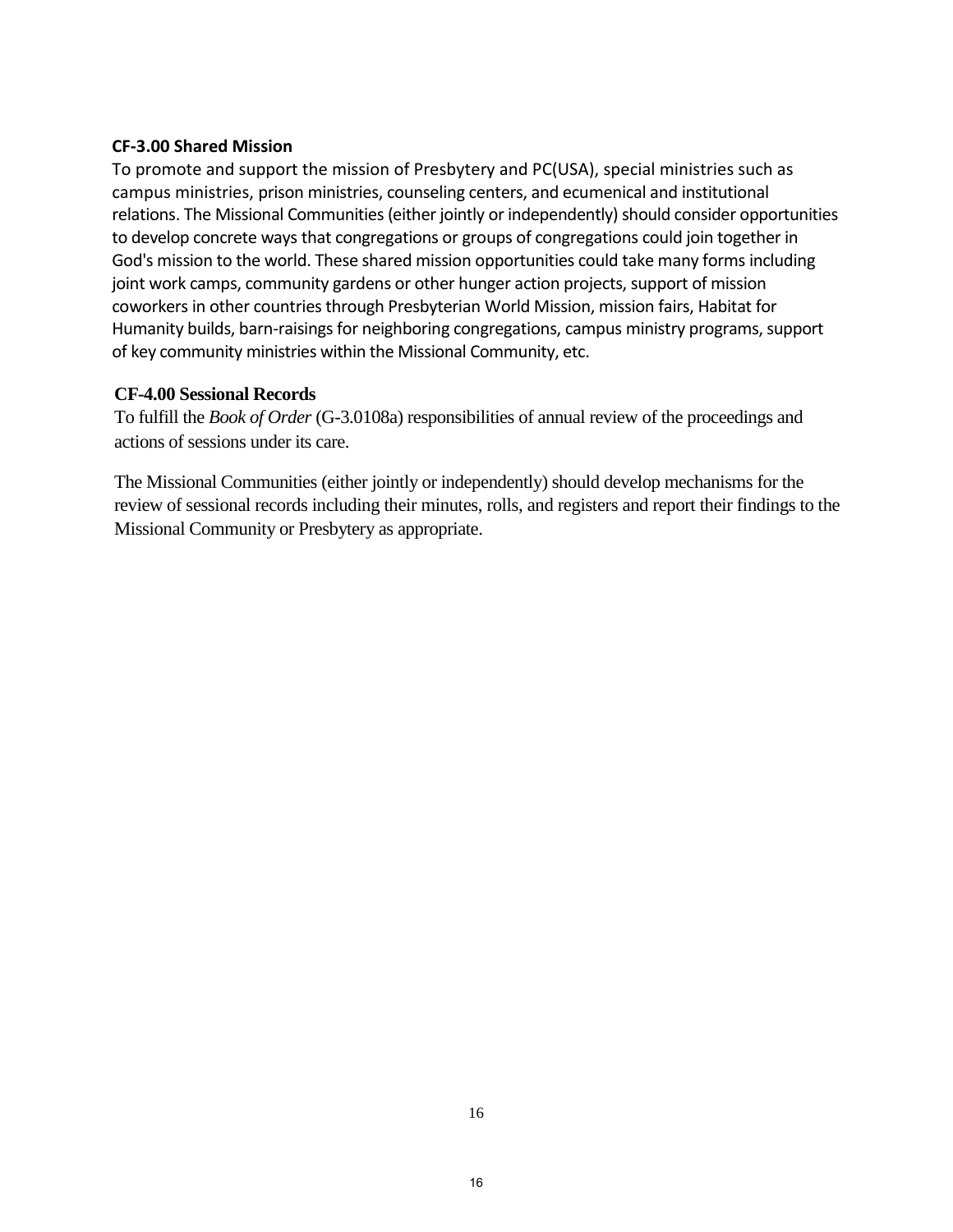### PRESBYTERY OF COASTAL CAROLINA CMC - VOLUNTEER SUBMISSION FORM

| 1. Please check your skills or experiences:                                                                                                                                                                                                                                                                                                                              |                                                                                       |  |  |
|--------------------------------------------------------------------------------------------------------------------------------------------------------------------------------------------------------------------------------------------------------------------------------------------------------------------------------------------------------------------------|---------------------------------------------------------------------------------------|--|--|
|                                                                                                                                                                                                                                                                                                                                                                          | Computer_________   Technology_________  Publicity_______Finances/Fund-Raising_______ |  |  |
|                                                                                                                                                                                                                                                                                                                                                                          |                                                                                       |  |  |
| 2. On what committee are you willing to serve?<br><b>Steering Team</b><br>Nomination<br><b>Sessional Records</b><br>Shared Mission<br><b>Christian Formation</b><br>Church Vitality<br>3. On what position would you be willing to serve?<br>Moderator<br>Vice Moderator<br>Recording Clerk<br>Parliamentarian<br>Temporary Clerk<br>Attendance Chair<br>Thank You Chair |                                                                                       |  |  |
|                                                                                                                                                                                                                                                                                                                                                                          |                                                                                       |  |  |
|                                                                                                                                                                                                                                                                                                                                                                          |                                                                                       |  |  |
| Return completed form to:                                                                                                                                                                                                                                                                                                                                                |                                                                                       |  |  |
| <b>Central Mission Community Coordinator</b><br>P. O. Box 221<br>Lumberton, NC 28359<br>Email: clarencepage@presbycc.org                                                                                                                                                                                                                                                 |                                                                                       |  |  |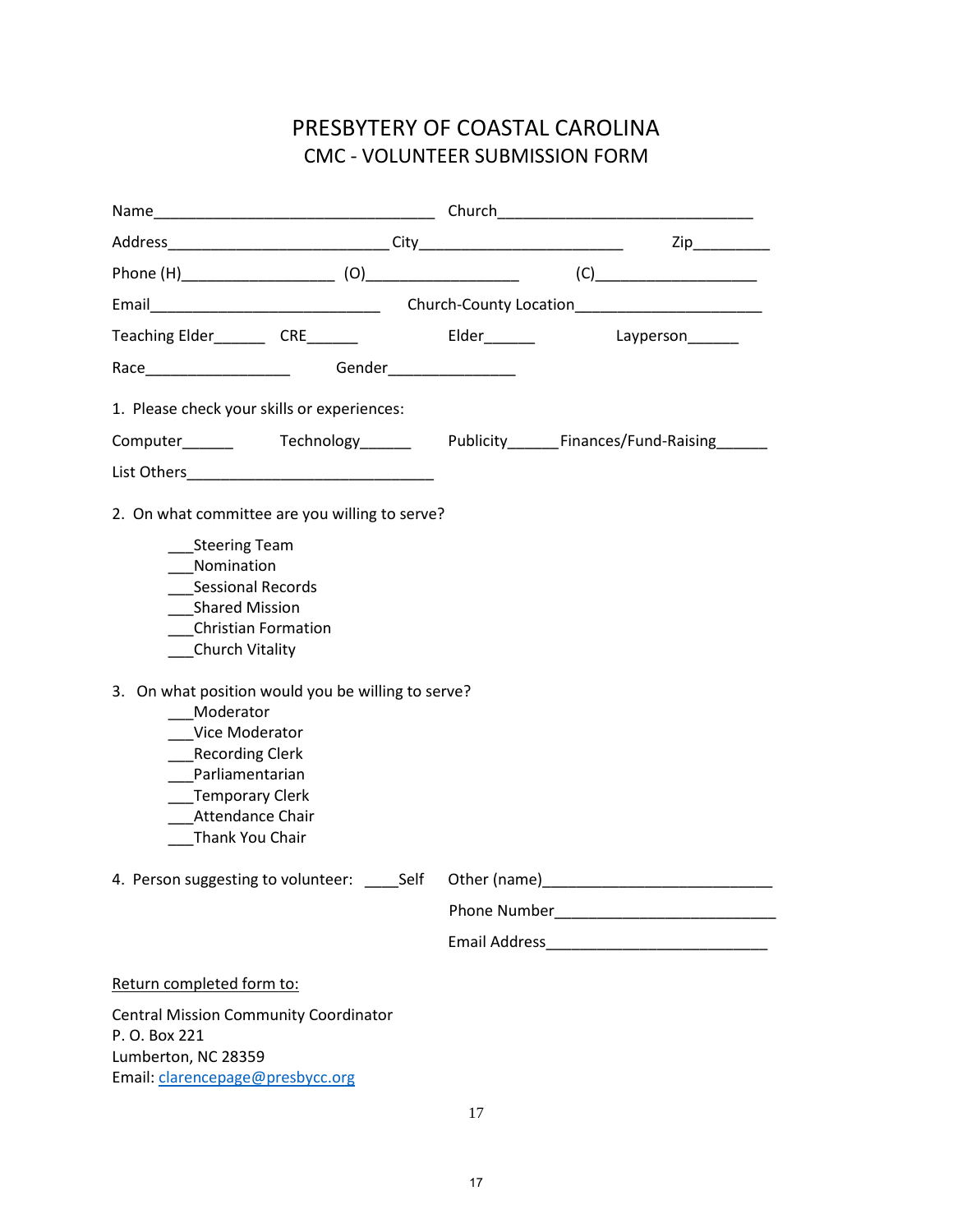#### DESCRIPTION OF COMMITTEE RESPONSIBILITIES

Steering Team: focuses on the Presbytery's three core functions: Christian Formation, Church Vitality, Shared Mission, and Sessional Record reviews, as well as areas of leadership and administration that may be needed. The Steering Team also does the following:

•Encourages relationships of congregations, pastors, and other leaders within community and acts as a catalyst to increase connectivity within the community.

•Executes Presbytery-delegated responsibilities.

• Creates budget and calendar of events connected to the community's and Presbytery's strategic goals.

• Plans and executes at least one community gathering (ordinarily in June) for the minimal business of the Presbytery and more importantly, continued "living into" the visions for the Presbytery and Central Community.

• Purposes to meet monthly, or as needed, to ensure the work of the community is accomplished through community-decided goals, plans and actions.

Moderator: moderates steering meetings and community gathering; ensures agendas and minutes are prepared appropriately; ensures accountability for steering commission; represents community at Presbytery-level mission cabinet.

Vice-Moderator: works closely with moderator in duties; assumes role of moderator in absence of moderator; ensures review of Central churches' sessional records; represents community at Presbytery-level mission cabinet; other duties as assigned; will become moderator the following year.

Recording Clerk: prepares agendas and minutes with attachments; maintains records of steering commission; represents community at Presbytery-level mission cabinet.

Nominations: ensures careful compiling of list of names to be given to steering commission for the Community Gathering to elect new commission members for vacant seats/terms and other positions.

Parliamentarian: ensures business meeting procedures are properly and duly carried out in accordance with PCUSA Book of Order, Presbytery rules of order within the Manual of Operations and Robert's Rules of Order.

Temporary Clerk: counts votes; receives the offering, and ensures that information is passed out during Presbytery meetings.

Attendance: tracks and reports those in attendance, to establish that a quorum is met for the business meeting.

Thank You: provides a thank you to the sponsoring church/churches for the event/gathering.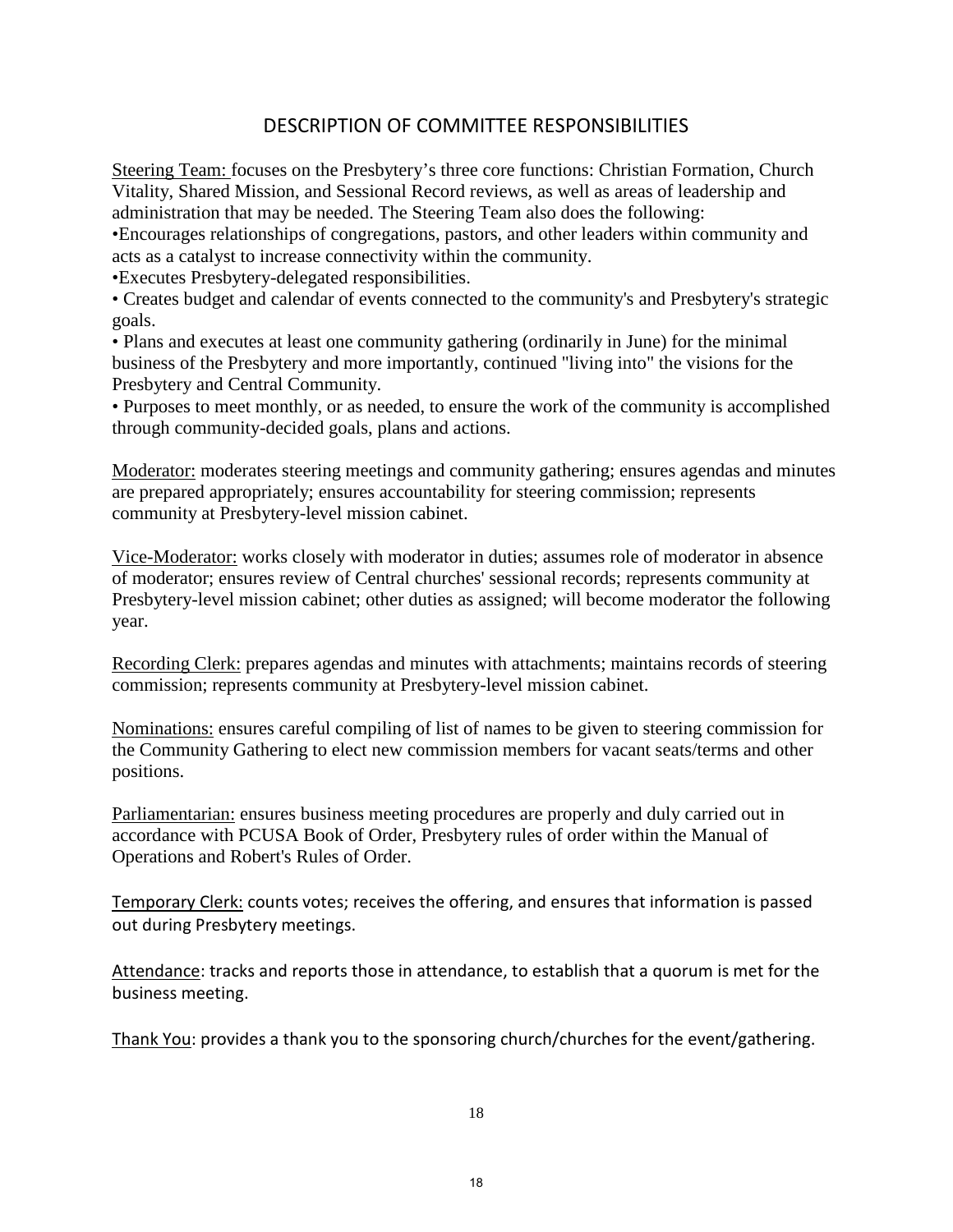Christian Formation: focuses on equipping leaders and members of our congregations to be more active disciples and apostles of the Gospel of Jesus Christ in their communities and to support the ministry and mission of their congregations.

Church Vitality: focuses on assisting congregations to discover the abundant spiritual resources within our faith in Jesus Christ and a clearer sense of their call to join in God's mission in the world.

Shared Mission: promotes and support the mission of Presbytery and PC(USA), special ministries such as campus ministries, prison ministries, counseling centers, and ecumenical and institutional relations.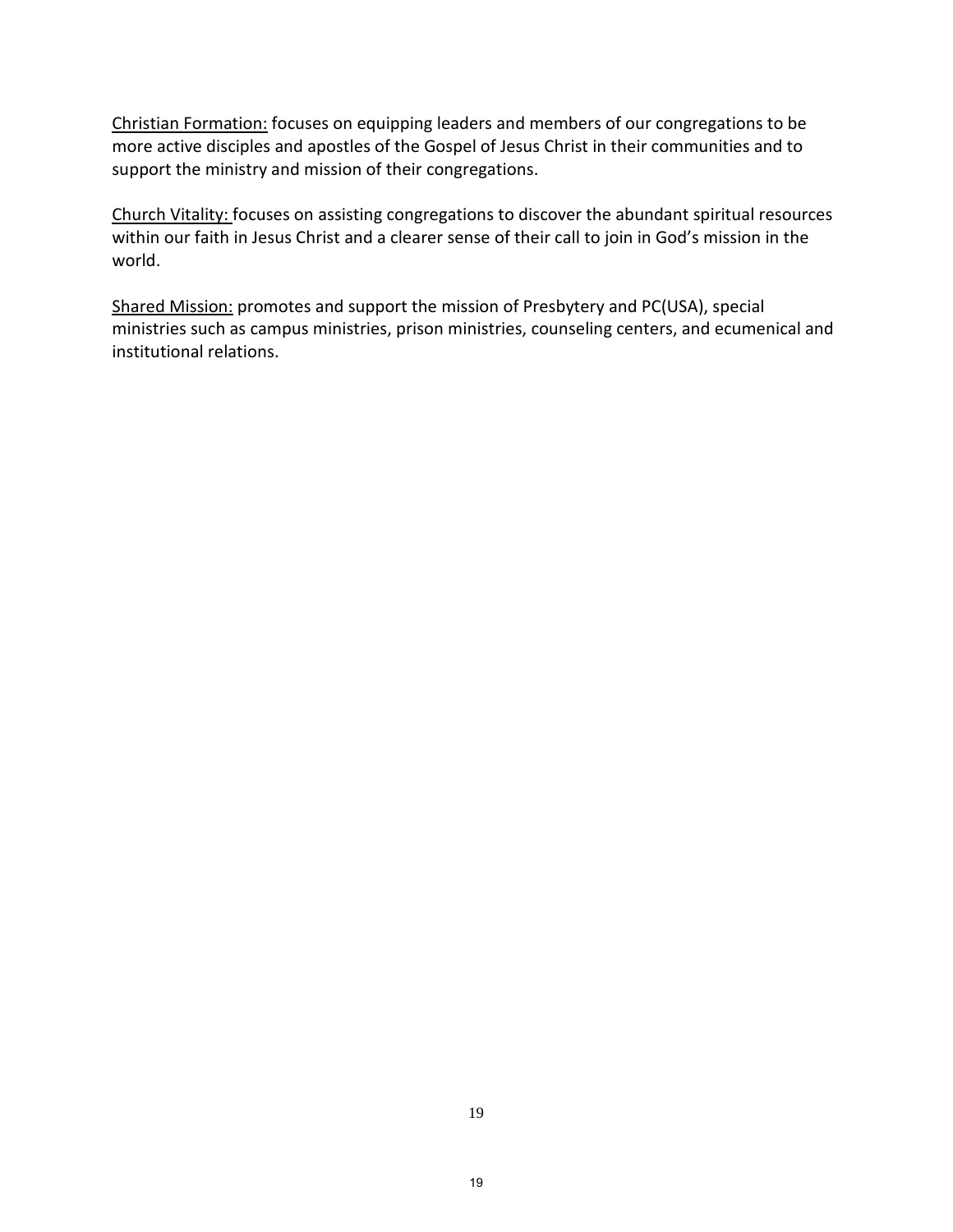#### **FEEDBACK AND EVALUATION OF THE CENTRAL MISSIONAL COMMUNITY GATHERING**

Please complete this form and turn in before leaving today's Central Missional Community Gathering. Thank you for your thoughtful, constructive feedback and comments.

Please use the scale below as a rating tool for answering the questions<br>5 = Excellent 4 = Very Good 3 = Good 2 = Fair 1 = Poor

 $5 =$  Excellent  $4 =$  Very Good  $3 =$  Good  $2 =$  Fair  $1 =$  Poor  $0 =$  No Response/Not **Applicable** 

| <b>Evaluation Items</b>                                             |                                                                             | Rating |  |
|---------------------------------------------------------------------|-----------------------------------------------------------------------------|--------|--|
|                                                                     | Were the communication networks used to communicate about the CMC Gathering |        |  |
| effective in terms of time, agenda, and location?                   |                                                                             |        |  |
| Was the CMC Gathering enjoyable and/or relevant to you?             |                                                                             |        |  |
| Was the location comfortable?                                       |                                                                             |        |  |
| Was the agenda timing sufficient for activities?                    |                                                                             |        |  |
| Were the materials and information provided helpful?                |                                                                             |        |  |
| Was CMC Gathering well organized?                                   |                                                                             |        |  |
| How was the business meeting?                                       |                                                                             |        |  |
| How was the breakout session you attended? Breakout Session:        |                                                                             |        |  |
| How was worship?                                                    |                                                                             |        |  |
| How was lunch?                                                      |                                                                             |        |  |
| How was parking?                                                    |                                                                             |        |  |
|                                                                     |                                                                             |        |  |
| <b>General Questions (Please print your responses):</b>             |                                                                             |        |  |
| In your breakout session, what was enjoyable and/or helpful to you? |                                                                             |        |  |
| List some strengths of the CMC Gathering?                           |                                                                             |        |  |
|                                                                     | List some areas for improvement in planning and/or executing a gathering?   |        |  |
| What do you suggest to make gatherings more productive and/or fun?  |                                                                             |        |  |
| Additional comments:                                                |                                                                             |        |  |
| <b>Primary Position Today</b> (Check the Box Which Best Applies)    |                                                                             |        |  |
| Teaching Elder, Voting                                              |                                                                             |        |  |
| CRE, Voting                                                         |                                                                             |        |  |
| Ruling Elder Commissioned to Vote                                   |                                                                             |        |  |
| Teaching Elder, Non-voting                                          |                                                                             |        |  |
| <b>Certified Christian Educator</b>                                 |                                                                             |        |  |
| <b>Certified Christian Educator</b>                                 |                                                                             |        |  |
| Visitor                                                             |                                                                             |        |  |
| Presbytery Staff/Volunteer                                          |                                                                             |        |  |